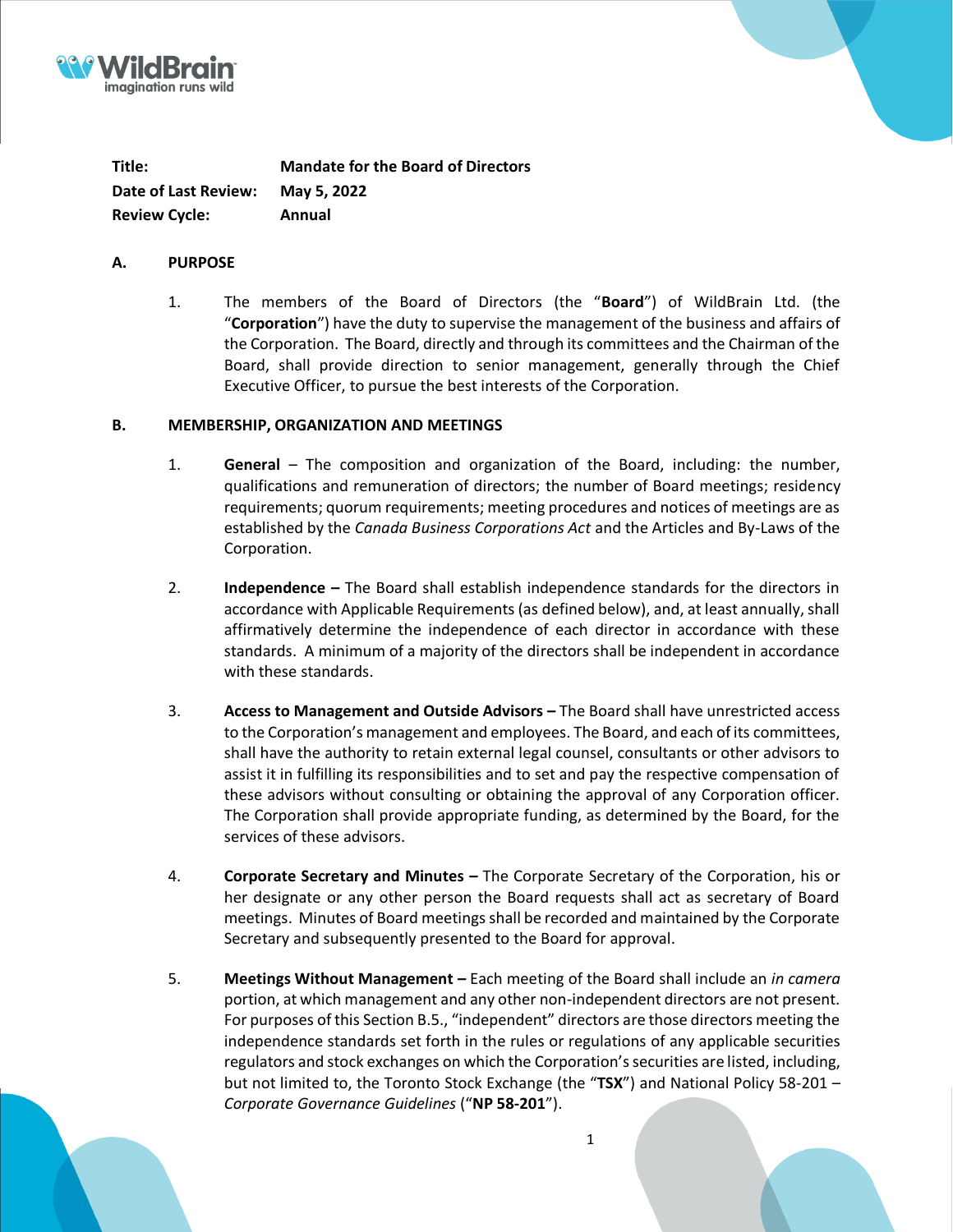

- 6. **Frequency of Meetings** The Board will meet as often as the Board considers appropriate to fulfill its duties, but in any event at least once per quarter.
- 7. **Attendance –** Directors are expected to attend all meetings of the Board and the Board committees on which such director serves absent a legitimate reason for being unable to do so and are expected to participate fully and frankly in Board deliberations and discussions. Directors are also strongly encouraged to attend each meeting of the Corporation's shareholders.
- 8. **Service on Other Boards** The Corporation values the experience directors bring from other boards on which they serve and other activities in which they participate, but recognizes that those boards and activities also may present demands on a director's time and availability and may present conflicts or legal issues, including independence issues. No director should serve on the board of a competitor. Each director should, when considering membership on another board or committee, make every effort to ensure that such membership will not impair the director's time and availability for his or her commitment to the Corporation. In no event should a director serve on the board of directors of more than four other public companies (or, in the case of the Chief Executive Officer of the Corporation, if he or she is a director, one other public company). Directors should advise the chair of the Corporate Governance and Nominations Committee before accepting membership on other public company boards of directors.

## **C. FUNCTIONS AND RESPONSIBILITIES**

The Board shall have the functions and responsibilities set out below. In addition to these functions and responsibilities, the Board shall perform such duties as may be required by the binding requirements of any stock exchanges on which the Corporation's securities are listed , including, but not limited to, the TSX, and all other applicable laws, rules and regulations (collectively, the "**Applicable Requirements**").

## 1. **Strategic Planning**

- a. Strategic Plans At least annually, the Board shall review and, if advisable, approve any strategic planning process and short- and long-term strategic plan of the Corporation prepared by management. In discharging this responsibility, the Board shall review any such plan in light of management's assessment of emerging trends, the competitive environment, risk issues, opportunities and significant business practices and products.
- b. Business Plans The Board shall review and, if advisable, approve the Corporation's annual business plans.
- c. Monitoring At least annually, the Board shall review management's implementation of the Corporation's strategic and business plans. The Board shall review and, if advisable, approve any material amendments to, or variances from, these plans.

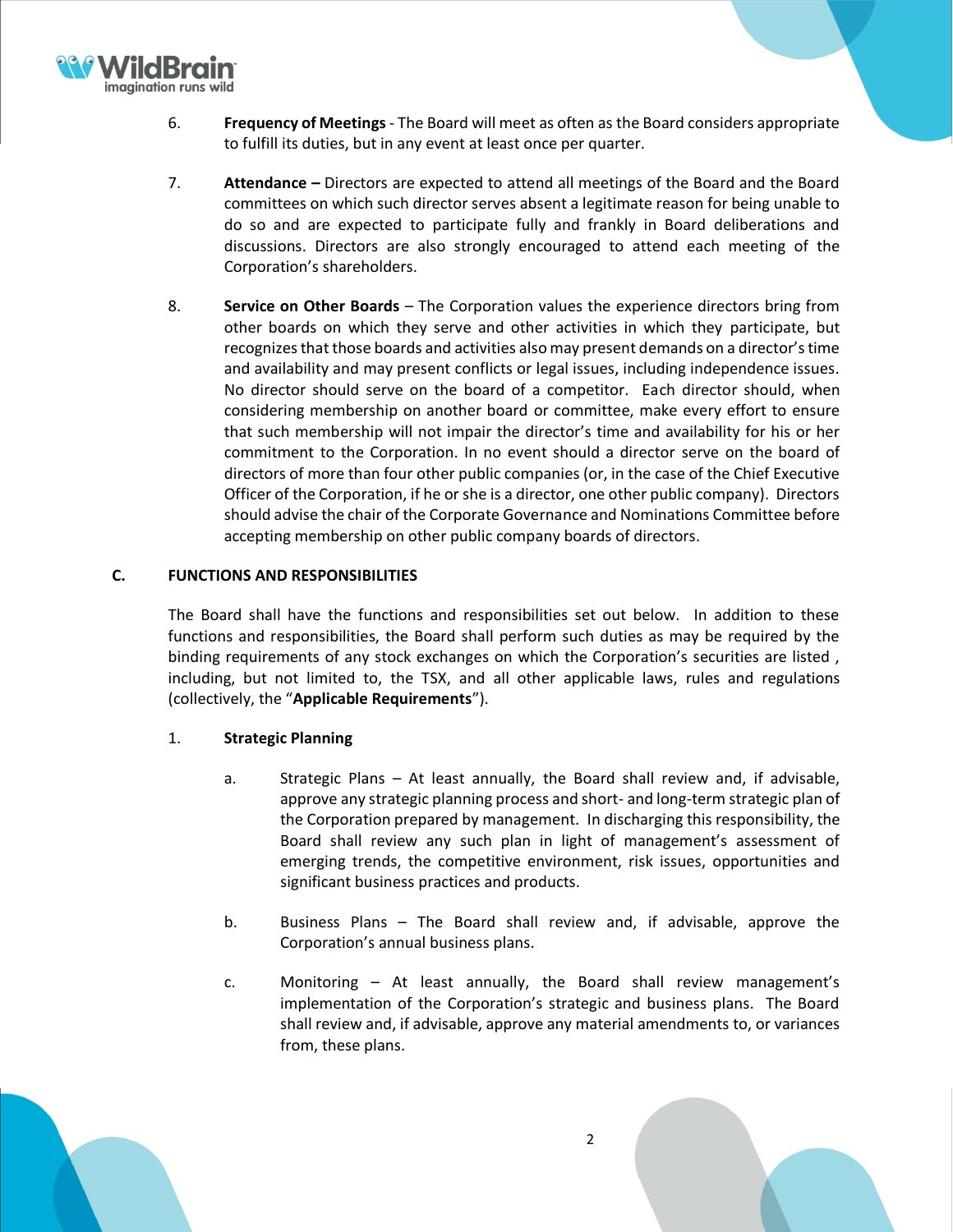

d. Evaluation Criteria – The Board shall determine and review, from time to time, the appropriate criteria against which to evaluate performance and set strategic goals and objectives.

## 2. **Risk Management**

- a. General At least annually, the Board shall, with the assistance of the Audit and Risk Management Committee, review reports provided by management of material risks associated with the Corporation's businesses and operations, review the implementation by management of systems to manage these risks and review reports by management relating to the operation of and any material deficiencies in these systems.
- b. Verification of Controls The Board shall, with the assistance of the Audit and Risk Management Committee, verify that internal, financial, non-financial and business control and information systems have been established by management and that the Corporation is applying appropriate standards of corporate conduct for these controls.

## 3. **Human Resource Management**

- a. General At least annually, the Board shall, with the assistance of the Human Resources and Compensation Committee, review the Corporation's approach to human resource management and executive compensation.
- b. Succession Review At least annually, the Board shall, with the assistance of the Human Resources and Compensation Committee and the Corporate Governance and Nominations Committee, as applicable, review the Chairman of the Board, the Chief Executive Officer and the senior management succession plans of the Corporation.
- c. Integrity of Senior Management The Board shall, to the extent feasible, satisfy itself as to the integrity of the Chief Executive Officer and other members of senior management.

## 4. **Corporate Governance**

- a. General At least annually, the Board shall, with the assistance of the Corporate Governance and Nominations Committee, review the Corporation's approach to corporate governance.
- b. Director Independence At least annually, the Board shall, with the assistance of the Corporate Governance and Nominations Committee, evaluate the director independence standards established by the Board, and in compliance with the independence standards set forth in the rules of the TSX and NP 58-201, and the Board's ability to act independently from management in fulfilling its duties.
- c. Ethics Reporting At least annually, the Board shall, with the assistance of the Corporate Governance and Nominations Committee, review reports provided by

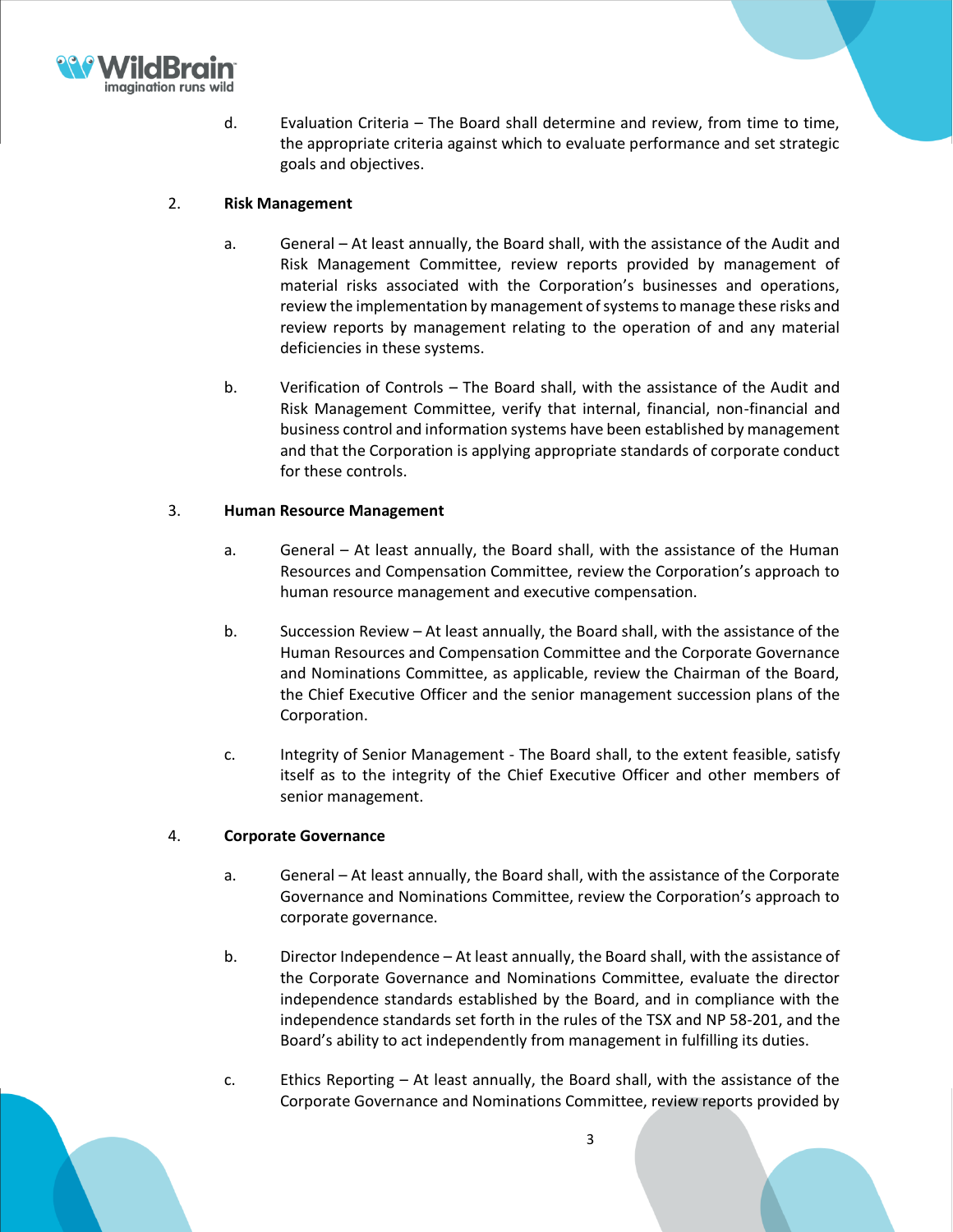

management relating to compliance with, or material deficiencies of, the Corporation's Code of Business Conduct and Ethics (the "**Code**"). Only the Board may grant waiver to the Code. The Board will determine if disclosure to shareholders and the public of amendments to or waivers of the Code are necessary in accordance with Applicable Requirements.

### 5. **Financial Information**

- a. General At least annually, the Board shall, with the assistance of the Audit and Risk Management Committee, review the Corporation's internal controls relating to financial information and reports provided by management on material deficiencies in, or material changes to, these controls.
- b. Integrity of Financial Information The Board shall, with the assistance of the Audit and Risk Management Committee, review the integrity of the Corporation's financial information and systems, the effectiveness of internal controls and management's assertions on internal control and disclosure control procedures.

### 6. **Disclosure**

a. The Board shall approve all applicable regulatory filings, subject to delegation, including the annual audited financial statements, interim financial statements, the notes and management discussion and analysis accompanying such financial statements, any quarterly and annual reports, management information circulars, annual information forms, prospectuses, and material capital investments and borrowings, equity financings, and annual operating plans and budgets. The Board shall ensure that all such filings are made on a timely basis in accordance with Applicable Requirements.

## 7. **Communications**

- a. General At least annually, the Board in conjunction with the Chief Executive Officer shall review the Corporation's overall communications strategy, including measures for receiving feedback from the Corporation's shareholders.
- b. Disclosure At least annually, the Board shall review management's compliance with the Corporation's disclosure policies and procedures. Periodically or as conditions dictate, the Board shall, if advisable, approve material changes to the Corporation's disclosure policies and procedures.

### 8. **Committees of the Board**

a. Board Committees – The Board has established the following standing committees of the Board: the Human Resources and Compensation Committee; the Audit and Risk Management Committee; the Corporate Governance and Nominations Committee; the Production Financing Committee; and the Corporate Finance Committee. Subject to applicable law, the Board may establish other Board committees or merge or dispose of any Board committee.

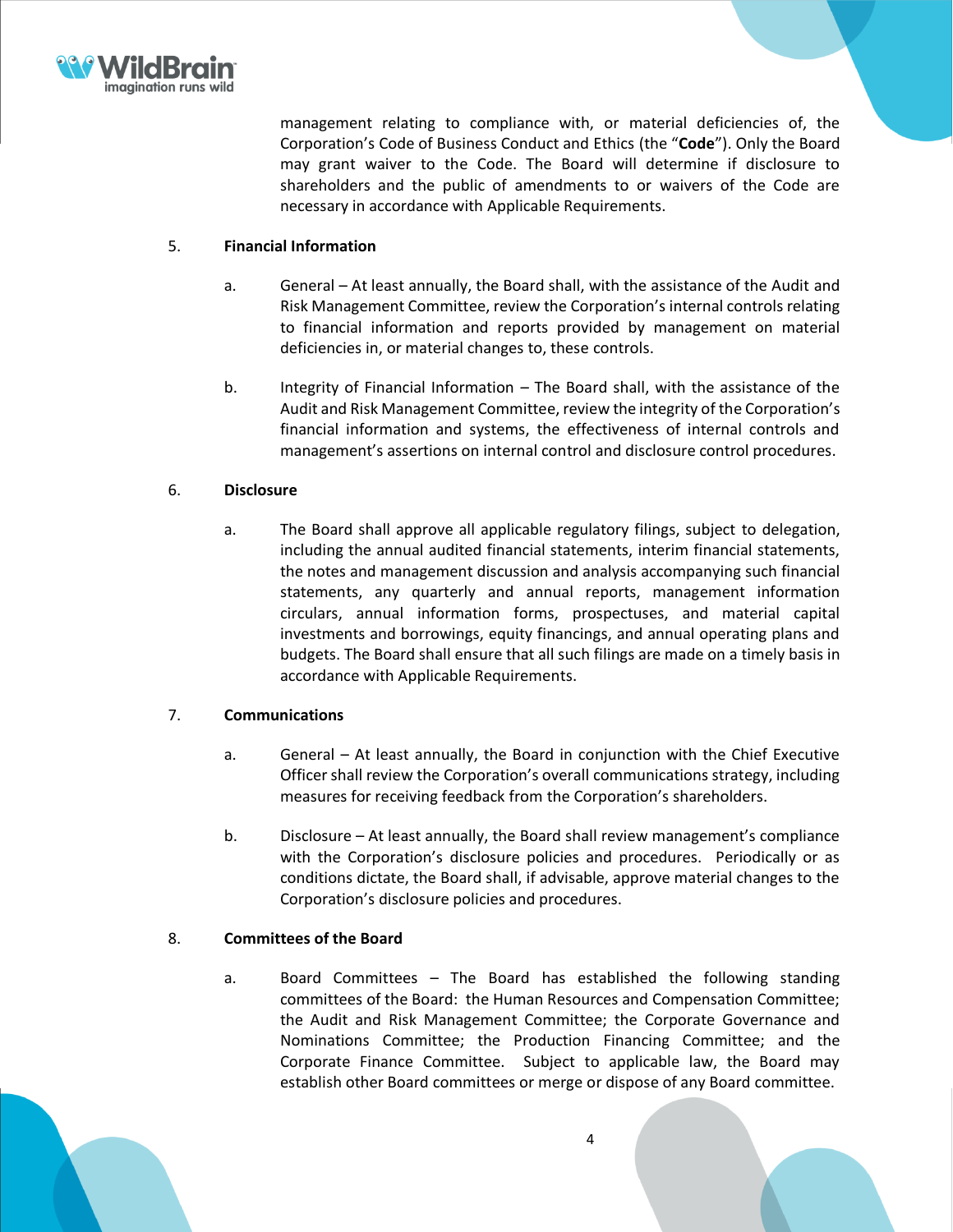

- b. Committee Mandates The Board has approved mandates for each Board committee and shall approve mandates for each new Board committee. At least annually, each mandate shall be reviewed, and, based on recommendations of the committee, the Corporate Governance and Nominations Committee and the Chairman of the Board, as applicable, approved by the Board.
- c. The Board shall appoint members to serve on the Board committees on an annual basis, or more frequently as required, having regard to the requisite skills, experience, expertise and specific requirements of the applicable committee, as well as any requirements or guidelines of applicable securities laws and the TSX.
- d. Delegation to Committees The Board has delegated for approval or review the matters set out in each Board committee's mandate to that committee.
- e. Consideration of Committee Recommendations As required, the Board shall consider for approval the specific matters delegated for review to Board committees.
- f. Board/Committee Communication To facilitate communication between the Board and each Board committee, each committee chair shall provide a report to the Board on material matters considered by the committee at the first Board meeting after each meeting of the committee.
- g. Compliance with laws The Board has approved mandates for each Committee to facilitate each Committee's adoption of key corporate policies designed to ensure that the Corporation, its directors, officers and employees comply with all applicable laws, rules and regulations and conduct their business ethically and with honesty and integrity.

## 9. **Position Descriptions**

a. The Board with the assistance of the Corporate Governance and Nominations Committee shall approve position descriptions for the Chair of the Board, the Lead Director (if applicable), the chair of each Board committee and the CEO, and periodically review such position descriptions.

## **D. DIRECTOR ORIENTATION AND EVALUATION**

- 1. The Board is responsible for ensuring all new directors receive comprehensive orientation regarding such member's responsibilities as a director of the Corporation and the nature of the business operations of the Corporation. The Board is also responsible for providing continuing education opportunities for the members of the Board.
- 2. Each new director shall participate in the Corporation's initial and any ongoing director orientation program.
- 3. At least annually, the Board shall evaluate and review the performance of the Board, each of its committees, and each of the directors. The adequacy of this mandate shall be reviewed periodically, but at least annually**.**